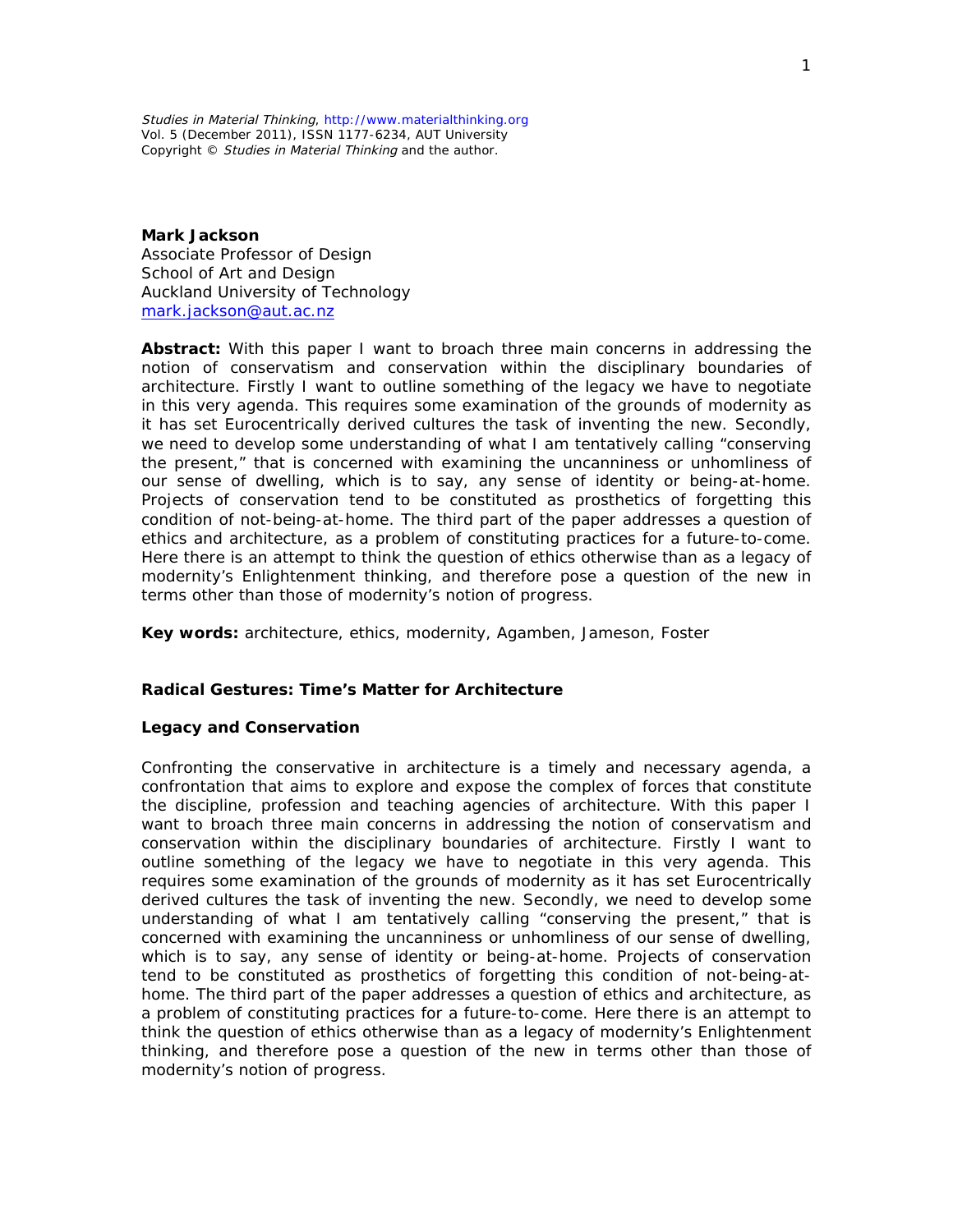We are familiar with the debates between the ancients and the moderns over the permanence and transience of things. Classical mimesis held beauty to be the copy of a nature perfected and hence the distillation of the eternal in those things made by human beings, the overcoming of the becoming of materiality in the existence of the perfection of the Ideal. Modernity's own overcoming of mimesis constituted the task of making in fundamentally different terms, those of the originality of form, the profanity of the freedom of worldly transactions, the emergence of "spirit" as a substance relating to self-consciousness rather than to the ideal of Classicism. All of this is already in place in GWF Hegel's *Aesthetics* (1998). A significant marker of modernity's investment in the expression of freedom localized in the profanity of worldly things is the figure of Charles Baudelaire. Remember Baudelaire's famous definition of modernity from "The Painter of Modern Life": "By 'modernity' I mean the ephemeral, the fugitive, the contingent, the half of art whose other half is the eternal and the immutable" (Baudelaire, 1995, p. 12). For Baudelaire the artist (in his case one Monsieur G—Constantine Guys) extracts from fashion, from the contingent appearances of everyday life, from the crowd, whatever element it might have of poetry, of beauty, of the ideal, to distil the eternal from the transitory.

Hence modernity is at once fugitive and the eternal, the essential spirit that makes the particularity of fashion perfected to its moment of appearance. We may easily see how a fundamental condition of modernity has been the acknowledgement of the ephemeral nature of things, of fashion in avant-gardism, in practices of inventing the new, while yet proceeding in a project of conservation and restitution of identity in the new. In this way we may be able to make sense of Baudelaire when he suggests: "Everything that is 'material,' an emanation of the 'spiritual,' mirrors, and will always mirror, the spiritual reality from which it derives" (Baudelaire, 1995, p. 2). That is to say, it is the lived moment of expression of the artist's ability that produces the work in its moment of production. The transitory nature of the moment and its appearance as fashion has to be observed, moment-to-moment, to distil their essence: the spirit that produces them in its freedom.

The discipline of architecture is embedded in this legacy of a dialectical relation between identity and difference, or in the language of Walter Benjamin, the new as the ever same (Benjamin, 1973). In as much as the discipline has an agency in literally renewing the everyday fabric of our lived relations as the *habitus* of our sense of dwelling, it is faced with a continual confrontation of identity and difference. At a certain level of abstraction the very notion of "architecture" itself becomes a zone of indecision or contestation as the totality of artifactual things construed within a loose disciplinary boundary is scrutinized for some repetition of the same, for the distilling of identity or the eternal in the fleeting of the ephemeral. This task is one of locating some identity that may nominate this or that particular as architectural. However, we need to realize that the very discourse of modernity, its ground, rests on an uneasy alliance between identity and difference. This presents the extremes of shoring up in the face of an uncertainty of the new, the future as repetition, or an iconoclastic destruction of any previous model in the name of a delirious and unnamable future. Perhaps this scission was nowhere more pronounced than in the writings of Georges Bataille on architecture, derived particularly from his reading of Hegel (Hollier, 1989). Bataille's rally against architecture may be understood precisely in terms of the emphasis he gave to these extremities of the construal of identity as a search for permanence and fixity within a dialectical relation to difference understood as identity differing from itself.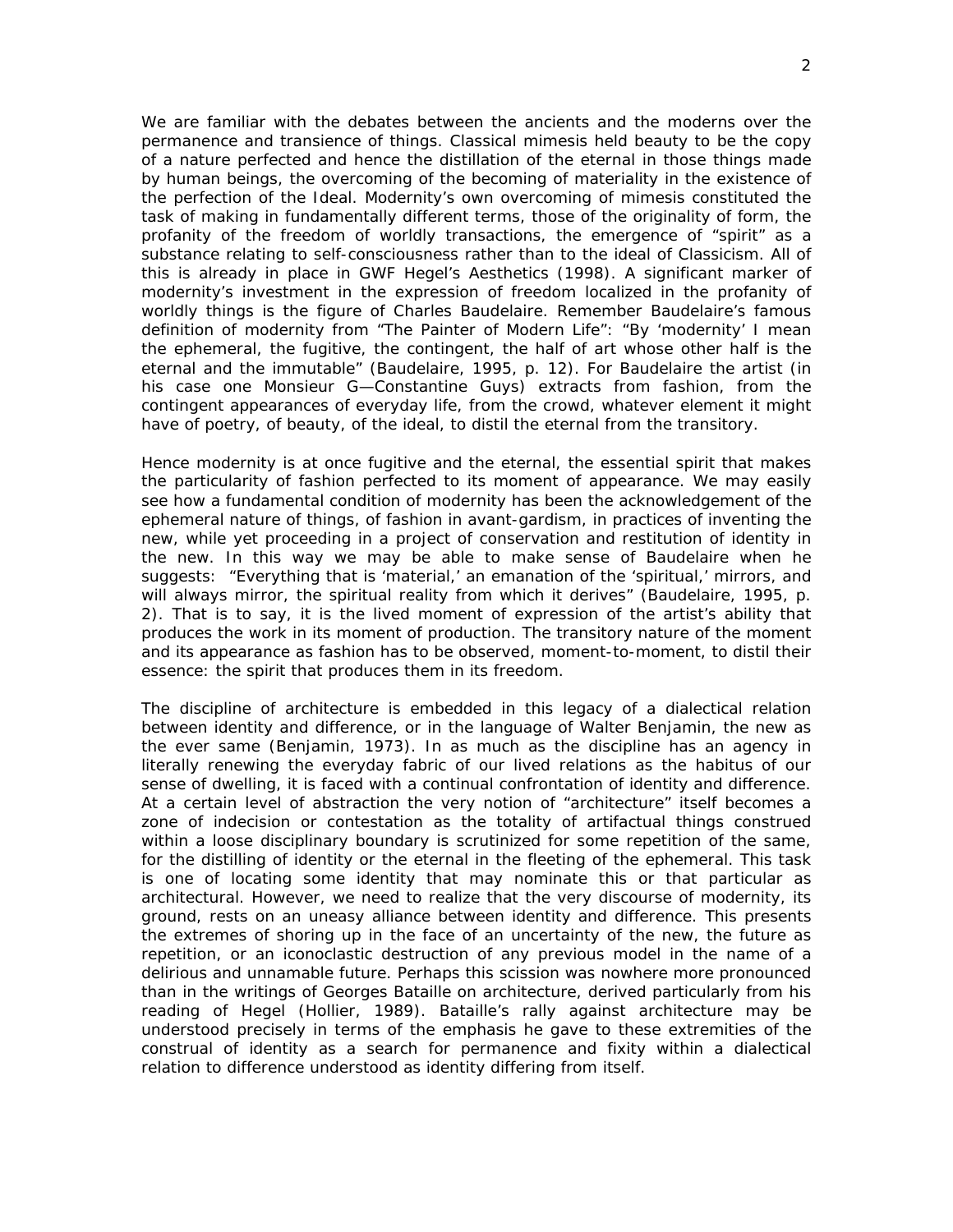How, then, do we confront the conservative without invoking this legacy and at the same time without refusing this legacy, which is to say, without invoking the negative theology that grounds modernity's slide between identity and difference? To proceed I want to take a small detour via some of the writings of John Rajchman, in particular his "What's New in Architecture," where a question of the "new" is broached in a manner that cuts across the dialectical thinking of identity and difference (Rajchman, 1990). Three contemporary philosophical discourses are discussed by Rajchman, those of Michel Foucault, Jacques Derrida and Gilles Deleuze. Each of these thinkers has had an impact on the discipline of architecture, in as much as we can call the critical theorizing of architecture a practicing of architecture. What is significant here is the manner whereby the question of the new necessarily interrogates our thinking of the notions of identity, self, historicity and inventing such that the question of the new does not resuscitate a repetition of the problem of identity or the consolidation of the past.

From Foucault, Rajchman takes the genealogical enquiry of "other times and other places," which amounts to a radical displacement of the question of identity or conservation. Rajchman suggests that with his notion of 'heterotopia', Foucault poses the problem that "how we are housed is tied up with the great question of which kinds of classifications are available at a time and a place for us to characterize ourselves" (Rajchman, 1990, p. 34). This 'problematisation' of ourselves in relation to our spaces of habitation requires an interruption to the self-evident contexts, both historical and conceptual, by which we understand our own selfconstructions and that of the spaces we take to be the simple consequence of the logic of historical process. Foucault's own work on the spatial distributions of modernity focused on spaces of confinement and control, as constitutive of relations of power that constructed marginalization and dispossession. With Derrida, Rajchman focuses on the notion of 'event' and its relation to 'invent.' Three key issues emerge: (i) There are events in our history that open up altogether new possibilities for understanding the history in which we find ourselves: "an event is the unforeseen chance or possibility in a history of another history" (Rajchman, 1990, p. 34). (ii) Such an unforeseen event is the questioning of the value of habitation, or the constitution of a proper and appropriate place in which we feel at home. Derrida invokes the 'uninhabitable' or the *unheimlich*, as that which exposes our received ways of inhabiting: "the problem of 'inhabiting the uninhabitable' is the problem of how to construct ourselves and live in a world, when we accept that at bottom there is no essence, no plan, no program of our being-together in the spaces we inhabit" (Rajchman, 1990, p. 35). (iii) Such events are an inventing of ourselves. It is we who are 'surprised' by the event. This poses for Derrida the most radical question related to identity and habitation as an open question of what it is to be human.

And from Deleuze, Rajchman derives a thematic gaining increased currency in contemporary architectural theory, that of the relation between the virtual and the actual as what allows for relations between what is possible and what is real. Deleuze makes a categorical critique of the pair of terms "possibility/reality" in the sense of one "realizing possibilities" (Rajchman, 1990, p. 36). Both terms are equally conditioned by the 'concept' in that the idea of possibility is taken from that of reality. For Deleuze the virtual is a reality for which we do not as yet have a concept, and virtualities are not realized but actualized. Actualizing happens by "inventing something which, by the lights of our concepts, is impossible" (Rajchman, 1990, p. 36). In discussing the notion of actualizing, Deleuze has recourse to invoke Foucault's notion of the "history of the present:" "the actual is not what we are but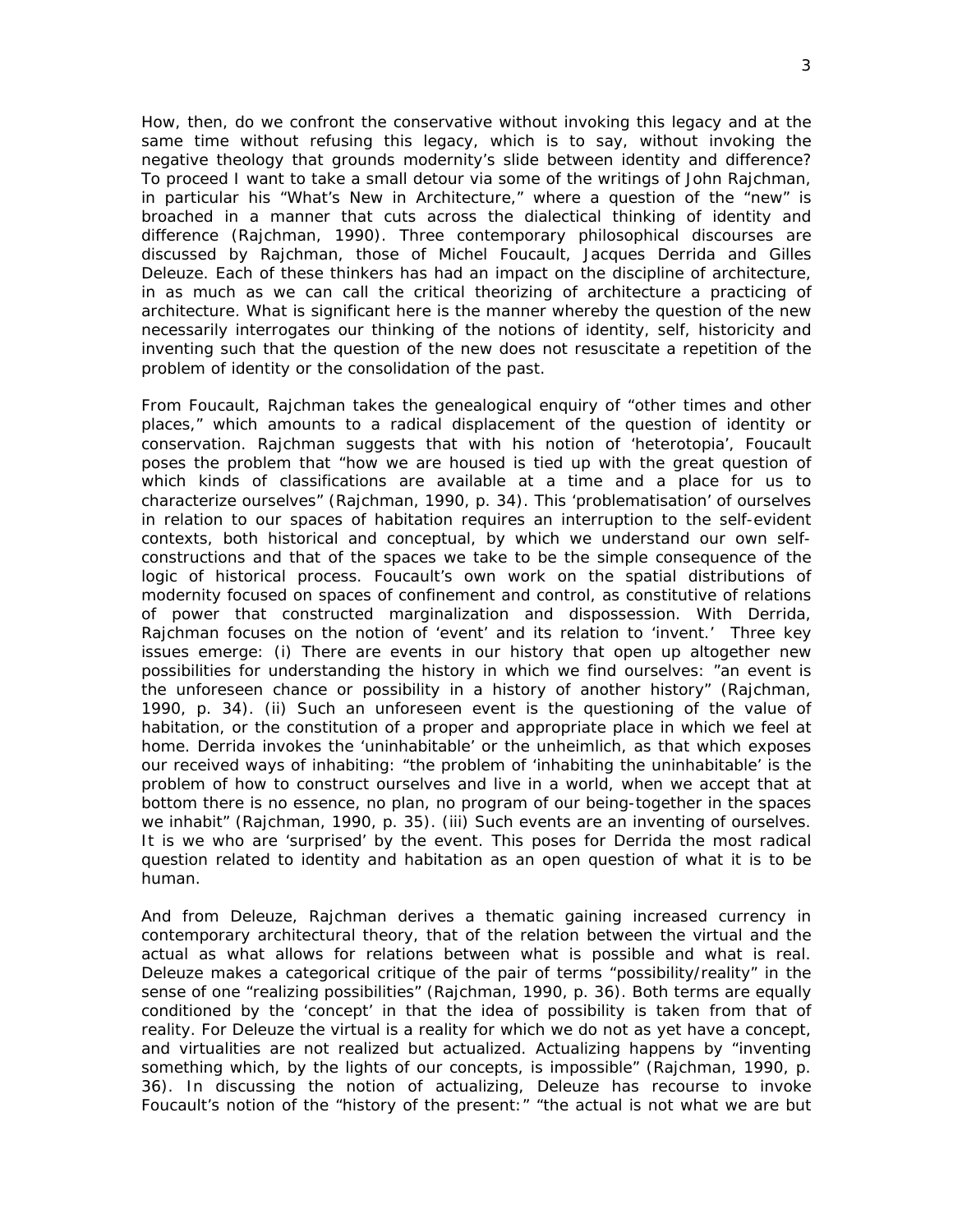rather what we become, what we are in the course of becoming, that is, the Other, our becoming-other" (Rajchman, 1990, p. 36). Or as Rajchman suggests: "Foucault would ask us how to 'inhabit' those moments of 'actuality' in which we are becoming something else than what our history has constructed for us to be, those heterotopic moments of our current historical 'impossibility,' the moments of invention" (Rajchman, 1990, p. 36).

## **Conserving the Present**

An instance of this thinking otherwise as a 'history of the present' comes from a presentation by the theorist Hal Foster at an architectural conference titled "Thinking the Present." Foster's own paper was titled "Architecture, Development, Memory" (Foster, 1990, pp. 110-122). Foster presents a scenario whereby the discipline of architecture engages in a confrontation with the conservative in terms of two possible modalities of thinking, one that works within that discipline's history, logic and modes of classification, and one that ruptures via an event in thinking, an inventing of the new. The scenario pertains to the issue of homelessness and the response by the discipline of architecture to its recognized presence. Foster suggests that a responsiveness by practitioners to the recognition of homelessness, an engaged agency of responsibility, would be to use the disciplinary know-how of building in order to address the issue of homelessness. This would take the form of architectural practitioners devising economically viable high quality shelters to provide habitable spaces for the homeless, which is to say, to conserve the disciplinary boundary and prerogative of architecture as that which delivers shelter. Foster points out, however, that such a response, as caring as it may appear, does not begin to address the crucial nexus of the issues of homelessness. These issues are not simply the housing of those on the streets, but working directly on the mechanisms, at once economic and political, that primarily bring about homelessness. Foster stresses that architects, given their pivotal role in mediating between developers, civic administrators and the building industry, are in a key position to develop acute understanding of the cycles of property development that bring about conditions of homelessness, as well as the agency of local and state government administrators that encourages speculative development.

To mobilize such expertise brings the discipline of architecture to invent new territories in which to work, and indeed engage with a host of new agencies and responsibilities. Yet its effectiveness in addressing homelessness would be greatly enhanced by such new modes of classification of spacings. Foster suggests:

Exactly how the developer-architect and the academic-architect were produced, I cannot say. I can say, however, that one way to respond to these twin figures is to produce another dialectical pair: as opposed to the developer-architect, the political architect; and as opposed to the academic-architect, the counter-disciplinary architect. … What happens then to architecture? (Foster, 1990, pp. 112-113)

Foster goes on to suggest that the political architect, in an anti-foundationalist critique of architecture as shelter or home, might make the homeless as subject, taking 'practice' in terms of what currently exists as the limits of 'architecture'. The counter-disciplinary architect works critically on the disciplinary confines and constructs of how architecture produces its authorial subjects and trains its practitioners: "In short, the point is not so much to contrive (say) anti-panoptical projects, but to consider whether or not architecture can be thought outside a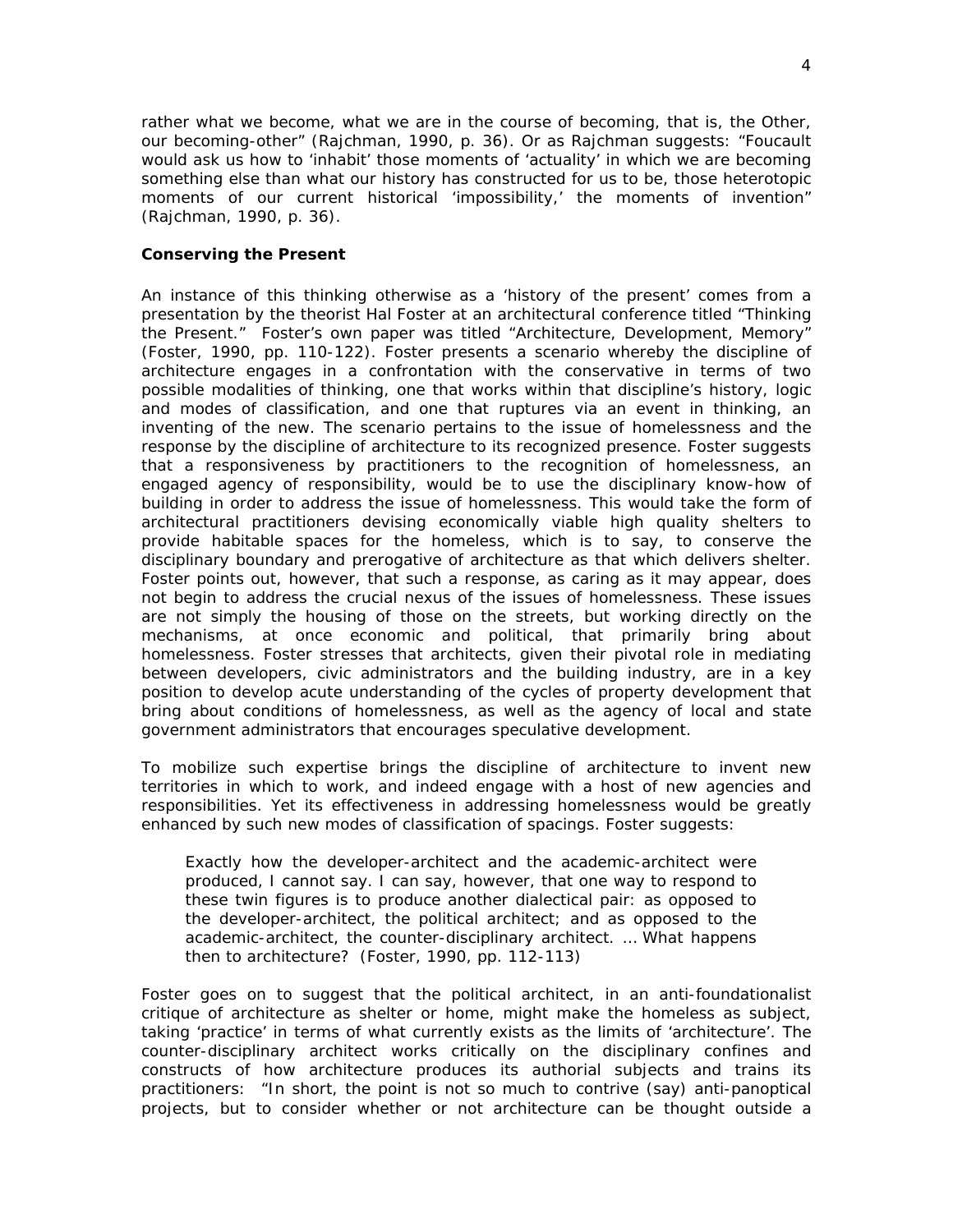system of surveyed space, outside a regime of disciplinary gaze, outside an order of regimented bodies, outside a time-space of compelled circulation" (Foster, 1990, p. 114).

It is not without coincidence that Foster has his focus on homelessness and the uncanny when discussing the disciplinary borders of the discipline of architecture and the inertia perceived in shifting those borders. Architecture as a discipline in fact takes up something of a reflexive if not paradoxical position with respect to the conservation of its disciplinary integrity or identity. As the discipline that specializes in the proper or appropriate spacing or housing of identity, whether that spacing be familial, corporate or commercial, one could imagine that this is the discipline that is most acutely aware of its own habitation as construction. And hence, the discipline would also be acutely aware of its own primordial homelessness, particularly in the light of its long history of colonization by other disciplinary fields, whether they are medico-juridical discourses, the disciplines of sociology and psychology or structuralism and poststructuralist philosophy. Foster himself emphasizes at the beginning of his paper, categorically, that he is not an architectural historian, that he is speaking from outside the field and is therefore invoking a challenge to professional or disciplinary identity. Any question of confronting the conservative in architecture thus commences with recognition of location and placement with respect to a being-at-home in the discipline.

## **Ethics of a Future-to-Come**

In his book *The Ethical Function of Architecture*, Karsten Harries introduces his project of an ethics by reiterating a pronouncement made some fifty years earlier by Siegfried Giedion in *Space, Time and Architecture* (1967): "a certain confusion exists in contemporary architecture, as in painting, a kind of pause, even a kind of exhaustion" (Harries, 1997, p. 2). Harries is here, ironically, conserving a crisis of architecture, a crisis of architecture going astray, of losing its way, of losing its ethos, as an "interpretation of a way of life valid for our period" (Harries, 1997, p. 2). The ironic register doubles when we recognize Harries' appeal to Martin Heidegger on dwelling in order to locate some semblance of identity or being-athome for the errancy of architecture's path, forgetting that Heidegger is the great philosopher of primordial homelessness and identity's ensnarement in the uncanny. Harries' search for a new foundation to architectural thinking relays between his classification of architecture in terms of "aesthetic" and "ethical" functioning. The former constitutes the predominant practice of architecture in the twentieth century, and is, in essence, an amalgam of instrumentalism with respect to function and formalism with respect to architectural style. Harries' confrontation with this, in a concern with ethos, is a restitution of a questioning of habitation and life initially erased with the advent of modernity. Here Harries parallels Alberto Perez-Gomez in his thesis on architecture and the crisis of modern science (Perez-Gomez, 1983). Hence, Harries concludes his book with an invocation to the *polis*, to community, to architecture as an expression of "our" way of life: "Consider once more the suggestion that works of architecture be understood as public figures on the ground of comparatively private buildings, where temple and church provide paradigms that have lost their authority. How are we to reoccupy the place once held by sacred architecture?" (Harries, 1997, p. 365). This project of restitution as a confrontation with the conservative sets the stakes for invigorating a grander project of conservation, as if the correlates 'private' and 'public' still have any sense of resonance with pre-modern modes of social cohesion.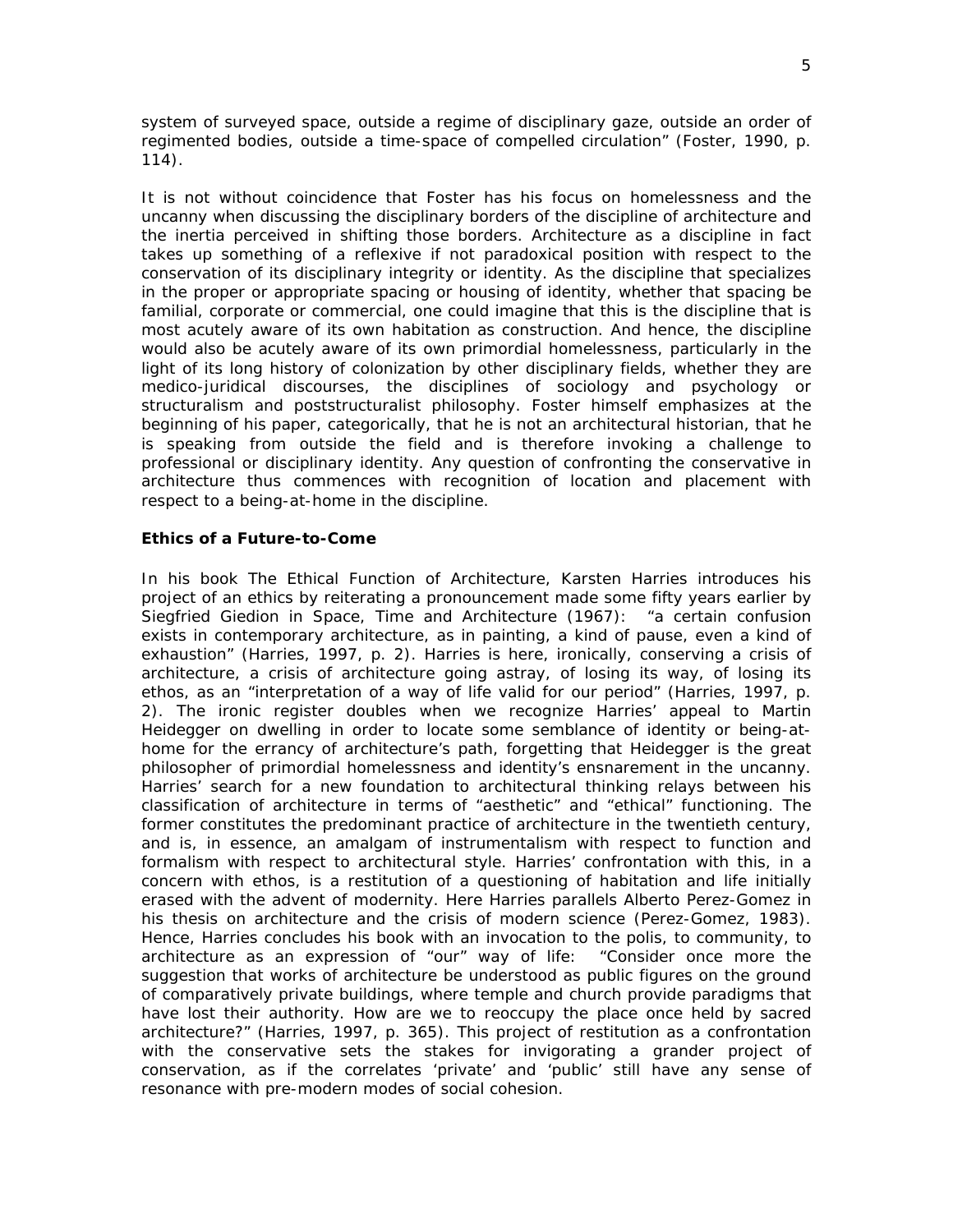Three fundamental problems exist with Harries' project of renewal. The first is its lack of criticality with respect to the notion of 'our ethos,' which is to say, our identity, our being-at-home, as if the genuine problem, the unhinging problem is something other than what may decide whose 'our' is at stake. The second problem circulates around a certain a-temporality given to fundamental precepts such as 'the sacred' or the 'private' as if their essential being is something unchanged from the time of the Greeks. The third is a notion of the ethical grounded in Enlightenment humanism, as if the Enlightenment project itself is something forever renewable. In short, the new becomes something forged on transcendental conditions, on some moment of repetition of the same as constitutive of identity, meaning, the designation of belonging. Opposed to Harries' project of restitution would be something like Rajchman's "new pragmatism," invoking some key philosophical speculations by Deleuze and Foucault (Rajchman, 1998, pp. 212-217). As Rajchman suggests, the critical question becomes how to see and to conceive of new forces that exceed and problematise assumptions that normally function as "transcendental:" "It becomes a question of how, in the absence of a priori or transcendental conditions, prior to what "determines" us as subjects, objects, members of communities, we may yet "invent ourselves" and our worlds" (Rajchman, 1998, pp. 213). Two key notions that emerge are those of "diagram" and "diagnosis." Diagrams map strategies of power, as with Foucault's 'Panopticon' as a diagram of power that maps disciplinary societies. Diagnosis refers to the function of archives: "[Foucault] declares that the archive is not concerned to 'sketch in advance what we will look like' but, on the contrary, with breaking with such continuities, to confront us with the fact that we are in the process of becoming something other, we know not yet what" (Rajchman, 1998, pp. 214).

Thus Rajchman suggests that the diagrammatic and diagnostic are not concerned with a future that is futuristic, but rather with a present with a multiplicity of unknown futures, unknown precisely because the images of those futures have yet to be invented. This invokes an approach to the new that is fundamentally different to that of the traditional avant-gardes or progressive social-democratic planners in as much as for the latter there is a future we are able to know and master. And it is in the context of a Deleuzian 'diagrammatics' that I want to introduce the extraordinary pronouncements of Giorgio Agamben on a thinking of the present, and the crisis this presents for any critical thinking on a confrontation with the conservative in architecture (Agamben, 1998). Agamben does not share Harries' humanist appeal to ethics. As a political philosopher he has taken up and extended Foucault's project of archiving the bio-political dimension of modernity, which means providing a diagnosis of the fundamental ground for being human in such a way as to displace the transcendental conditions of humanism. The diagram of power he draws for late modernity transforms Foucault's panopticism, as the strategy for a disciplinary society, into a new model, that of the totalitarian camp. Where for Foucault the modern prison becomes the privileged heterotopic spacing for the incitement of juridical power-knowledge relations and the social is cohered in a micro-politics of such relations, Agamben suggests that with the refinements of biopower, the camp becomes the privileged heterotopic spacing. The camp is not a further intensifying of juridical strategies but precisely the space of the suspension of law, where bare life is recognized as that substance that is neither inside nor outside the political stability of law, and is hence exposed to an arbitrary and apolitical jurisdiction. Hence Agamben suggests that the camp, which is now securely lodged within the city's interior, is the new biopolitical *nomos* of the planet: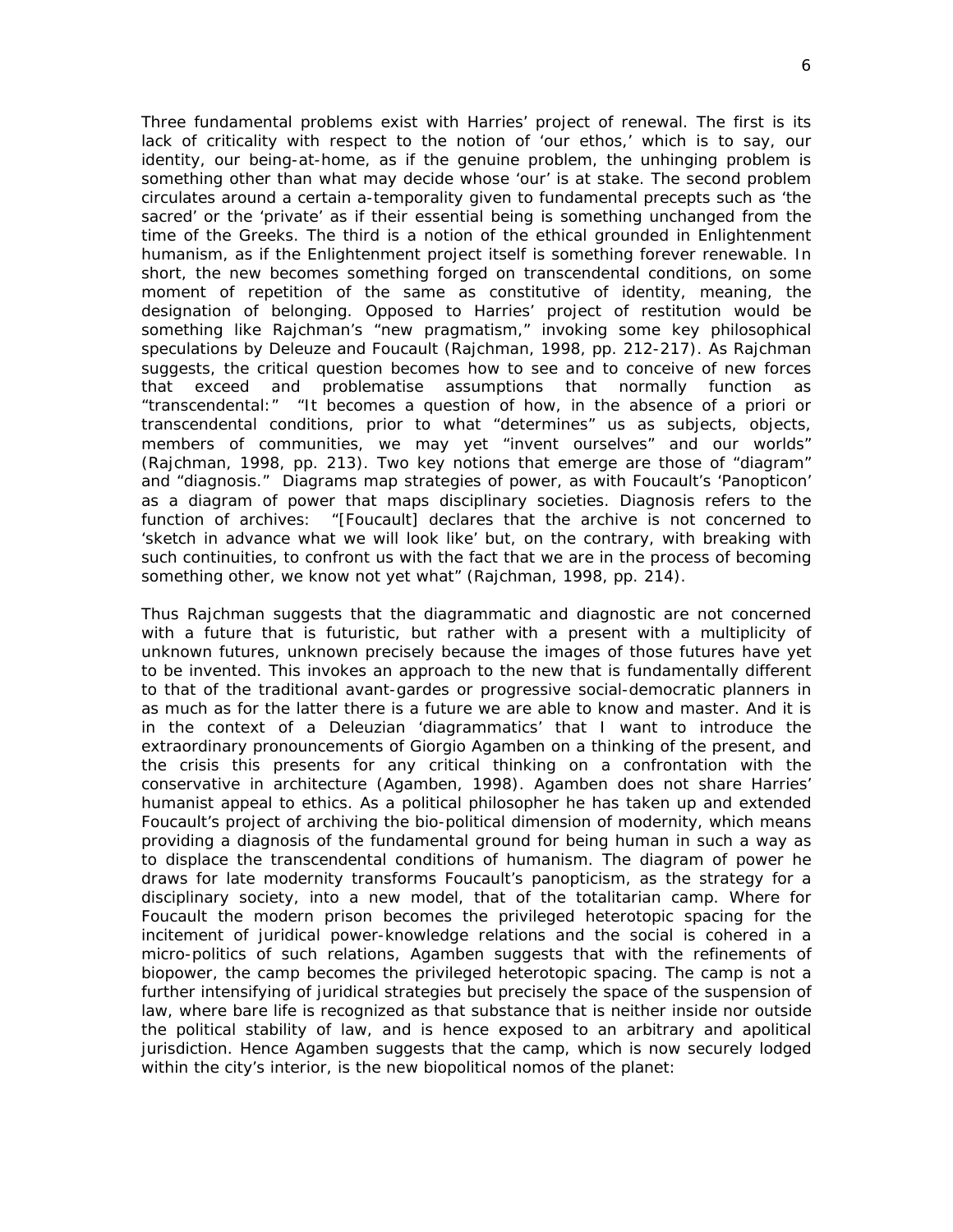Today it is not the city but rather the camp that is the fundamental biopolitical paradigm of the West. ... [This] throws a sinister light on the models by which social sciences, sociology, urban studies, and architecture today are trying to conceive and organize public space of the world's cities without any clear awareness that at their very centre lie the same bare life (even if it has been transformed and rendered apparently more human) that defined the biopolitics of the great totalitarian states of the twentieth century. (Agamben, 1998, pp. 181- 182)

Fredric Jameson, in *The Seeds of Time* (1994), also registers this spacing of the suspension of law as a crucial moment in critically assaying current conditions of architectural practices. In his emphasis on a current reconfiguring of the very conditions that constitute the public and the private, Jameson emphasizes that the end of civil society marks our current politico-cultural matrix. Indeed, the architect Rem Koolhaus presents Jameson with a new exemplar that makes sense of crucial aspects of postmodern culture, particularly the absence of any ground that may set up the binary public and private, which Jameson here terms "the end of civil society:"

Unlike the modern project, these public ventures must underscore the exclusion of private life, and they necessarily reincorporate the paradoxes of private property after the end of civil society (in the one, by way of the dialectic of the property of information; in the other, by way of the more classic antinomy of a public space that is privately owned). (Jameson, 1994, pp. 134-135)

This thematic of the end of civil society becomes a crucial register for Jameson's broader discussion of contemporary architecture. He engages with it via the term "Dirty Realism" which he borrows (and sharpens a little) from Liane Lefaivre. By dirty realism Jameson is invoking the emergence of some new political space of contemporary culture. But, he stresses, "we do not have the terms or categories to describe what succeeds civil society as such" (Jameson, 1994, p. 158). However, in this work on contemporary architectural practices he manages to provide some indicators of its modes of appearance:

What now takes the place of the opposition between private and public? Is there some intermediate zone between the two that survives, and how today to theorize the everyday or daily life, or the street, as one candidate for such an intermediary position? I think that it is useful to think of the new space along the lines of a no-man's land, not merely of warfare as such but of all previous traditional forms of boundaries (the paradox being that the category of boundary has in this situation disappeared). Spatially, this can be imagined as something in which neither private property nor public law exists. (Jameson, 1994, p. 158)

This "no-man's land" roughly sketched by Jameson resonates closely with the core issue of Agamben's analysis. Within bio-political exposure of life itself as the fundamental political substance, techno-instrumentalist procedures for the conservation of life become our fundamental ethical ground. Where, for example, we see ecology and eco-sustainable design practices as inherently good from the viewpoint of sustaining life, this ethos itself is only sustainable with the globalization of bio-political technologies of power with their fundamental redistribution of the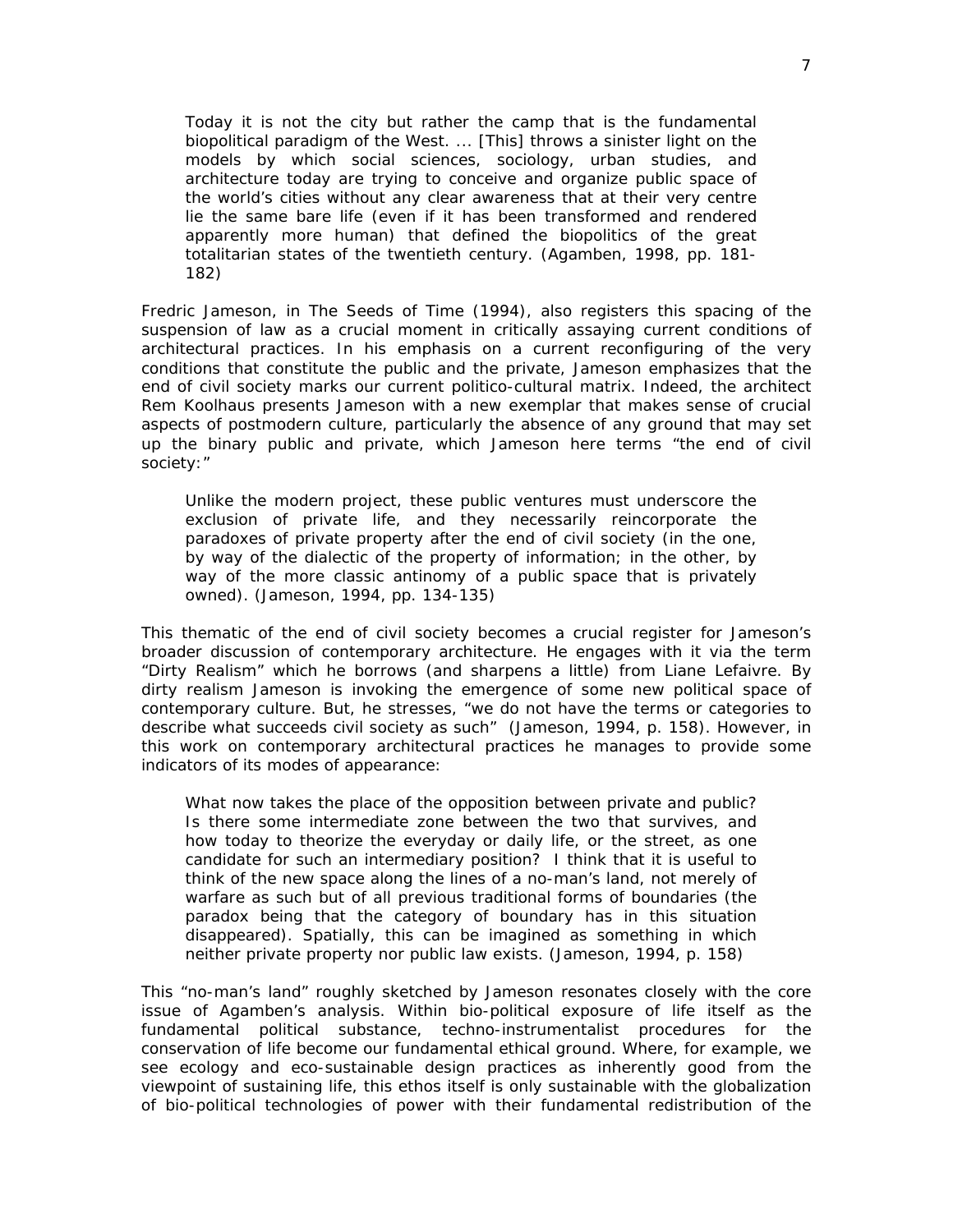question of right, their unhinging of known forms of political sovereignty, and their inventing of new classifications of being human. Broadly, we may oppose the two radicalities of confronting the conservative in terms of the works of Harries and Rajchman. With Harries, the new will take its model from an already known, will rely on transcendental categories, and will fulfill the conditions suggested by Deleuze in moving from possibilities to realities, where the concept inherent in possibilities is itself modeled on, or is a restitution of a former reality. With Rajchman, our task is to critically engage with our present in order to dislocate ourselves from what we take to be the inevitable or natural condition by which we inhabit our world, in order to pose a project of inventing that for which we do not as yet have a concept. This fulfils Deleuze's conditions for construing relations between virtualites and actualities, where virtualities are complications in or multiplicities of what is actual.

The significance of Agamben is that he poses a diagram and diagnosis of our everyday practices of habitation that radically questions the classifications by which we understand our present, what Foster would perhaps see as the agencies of the political-architect and the critical-architect in their affective capacities, or what Jameson would consider as the traversal of the 'no-man's land' of our contemporary dirty realism. In the radicality of his questioning, Agamben dislocates us from our ethos and at the same time offers no concept by which we may renew our ethics. Indeed, his work incites us, perhaps as a first task, to radically invent a new notion of ethics in relation to habitation, an architectural ethics that would come before the name or law or identity of 'architecture', an ethics that does not commence with the question of rights, or social contacts, or the very possibility of saying 'our.' If I may conclude with Agamben, this would be an ethics that:

has no room for repentance; that is why the only ethical experience (which, as such, cannot be a task or a subjective decision) is the experience of being (one's own) potentiality, of being (one's own) possibility—exposing, that is, in every form one's own amorphousness and in every act one's own inactuality. The only evil consists instead in the decision to remain in a deficit of existence, to appropriate the power to not-be as a substance and a foundation beyond existence; or rather (and this is the destiny of morality), to regard potentiality itself, which is the most proper mode of human existence, as a fault that must always be repressed. (Agamben, 1993, p. 24)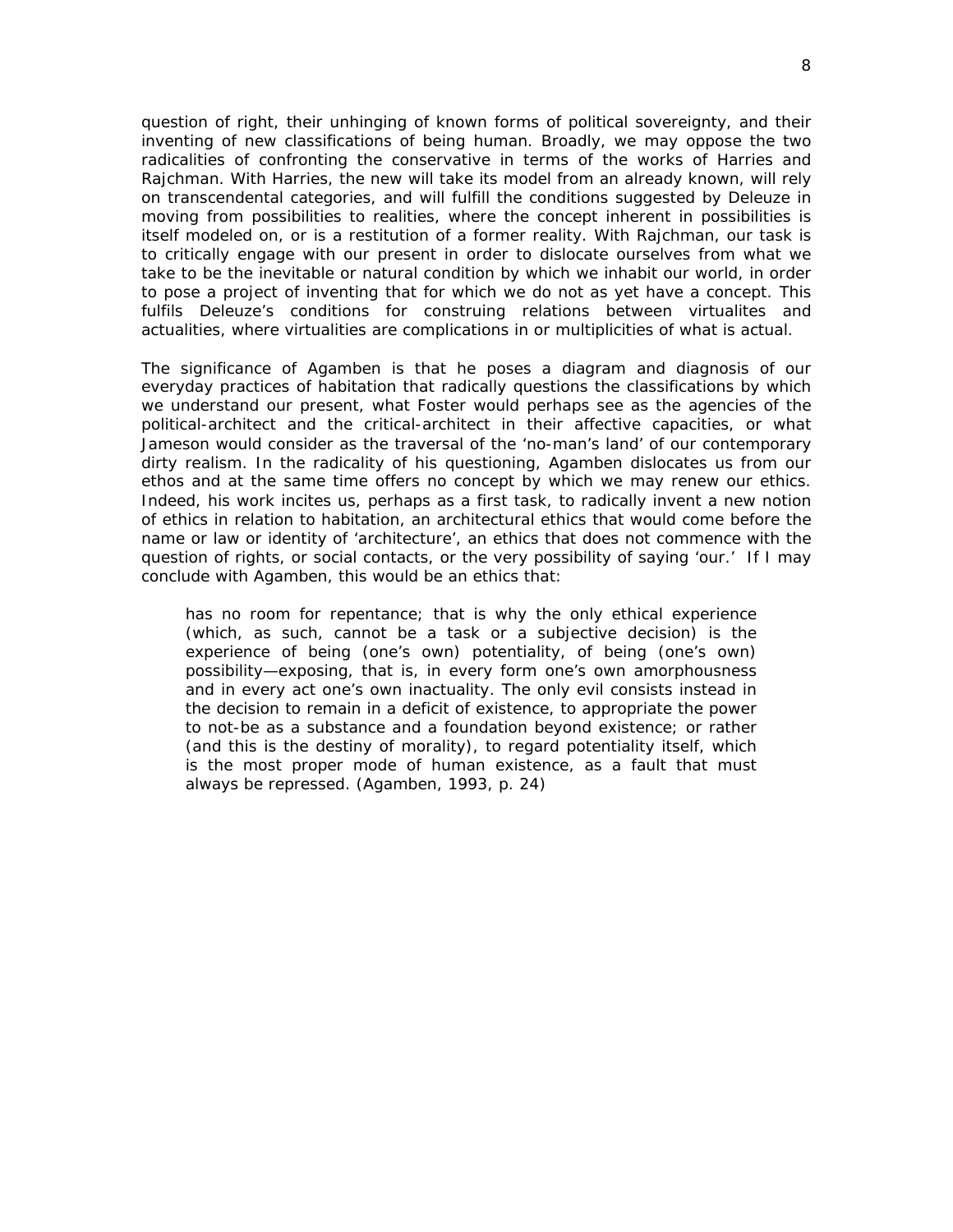## **References**

- Agamben, G. (1993) *The coming community*. Trans. Michael Hardt. Minneapolis: University of Minnesota Press.
- Agamben*,* G. (1998) *Homo sacer: Sovereign power and bare life*. Trans. Daniel Heller-Roazen. Stanford: Stanford University Press.
- Baudelaire, C. (1995) The painter of modern life. In *The painter of modern life and other essays* (pp. 1-41). Trans. and ed. Jonathan Mayne. London: Phaidon Press.
- Benjamin, W. (1973). Theses on the philosophy of history. In *Illuminations* (pp. 255- 266). Trans. Harry Zohn. London: Collins/Fontana.
- Foster, H. (1990). Architecture, development, memory. In *Thinking the present: Recent American architecture* (pp. 110-122). New York: Princeton Architectural Press.
- Gideon, S. (1967). *Space, time and architecture: The growth of a new tradition*. Cambridge: Harvard University Press.
- Harries, K. (1997) *The Ethical function of architecture*. Cambridge, Mass.: The MIT Press.
- Hegel, G.W.F. (1998) Aesthetics: Lectures on fine art. Trans. T.M. Knox. Oxford: Clarendon Press.
- Hollier, D. (1989). *Against architecture: The writings of Georges Bataille*. Trans. Betsy Wing. Cambridge, Mass.: The MIT Press.
- Jameson, F. (1994) *The seeds of time*. New York: Columbia University Press.
- Perez-Gomez, A. (1983). *Architecture and the crisis of modern science*. Cambridge, Mass.: The MIT Press.
- Rajchman, J. (1990). What's new in architecture? In *Philosophy and Architecture*  (*Journal of Philosophy and the Visual Art*s. pp. 33-37). Ed. Andrew Benjamin. London: Academy Editions.
- Rajchman, J. (1998). A New Pragmatism? In *Anyhow* (pp. 212-217). Ed. Cynthia C. Davidson. Cambridge, Mass.: The MIT Press, 1998.